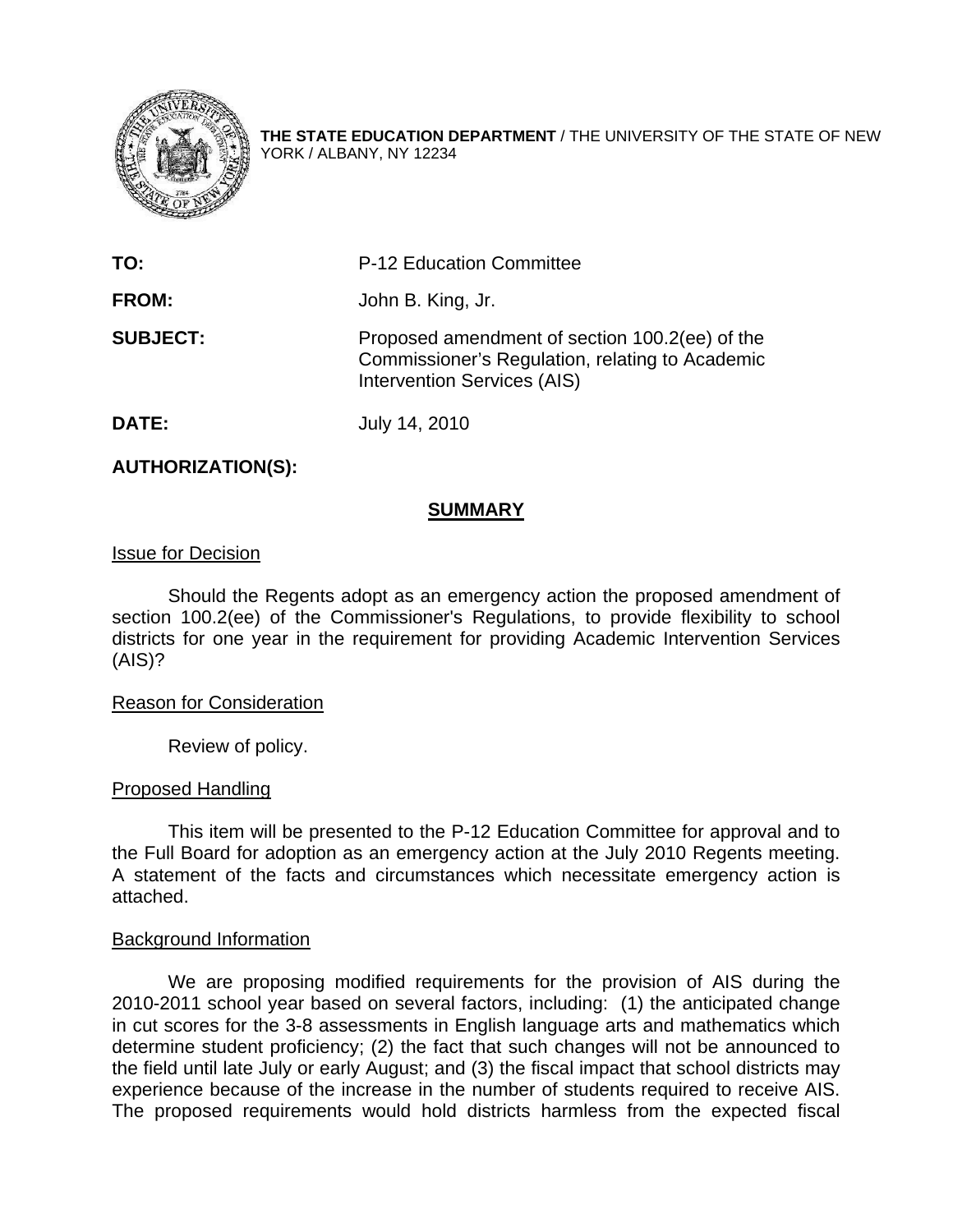impact of the change in cut scores. School districts will continue to have the option to offer services to those children who they feel are in need of the additional support.

 Specifically, the proposed amendment provides that for the 2010-2011 school year only:

- Students scoring at or below a scale score of 650 must receive academic intervention instructional services.
- Students scoring above a scale score of 650 but below level 3/proficient will not be required to receive academic intervention instructional and/or student support services unless the school district deems it necessary.
- Each school district shall develop and maintain on file a uniform process by which the district determines whether to offer AIS during the 2010-11 school year to students who scored above a scale score of 650 but below level 3/proficient on a grade 3-8 English language arts or mathematics State assessment in 2009-10.
- In recognition of the effects on school districts of a change in cut scores for such school year, a waiver is given for the 2010-2011 school year from the requirement that school districts review and revise their description of AIS based on student performance results.

A Notice of Proposed Rule Making will be published in the State Register on August 4, 2010. Supporting materials are available upon request from the Secretary to the Board of Regents.

# Recommendation

It is recommended that the Board of Regents take the following action:

VOTED: That subdivision (ee) of section 100.2 of the Regulations of the Commissioner be amended as submitted, effective July 27, 2010, as an emergency action upon a finding by the Board of Regents that such action is necessary for the preservation of the general welfare to immediately establish modified requirements for the provision of Academic Intervention Services for the 2010-2011 school year, for purposes of minimizing the potential fiscal impact on school districts of an anticipated change in cut scores for the grades 3-8 assessments in English language arts and mathematics, and thereby ensure the timely implementation of the modified AIS requirements by school districts in the 2010-2011 school year.

## Timetable for Implementation

 If adopted as an emergency action at the July Regents meeting, the proposed amendment will become effective July 27, 2010. It is anticipated that the proposed amendment will be presented for adoption as a permanent rule at the October 2010 Regents meeting.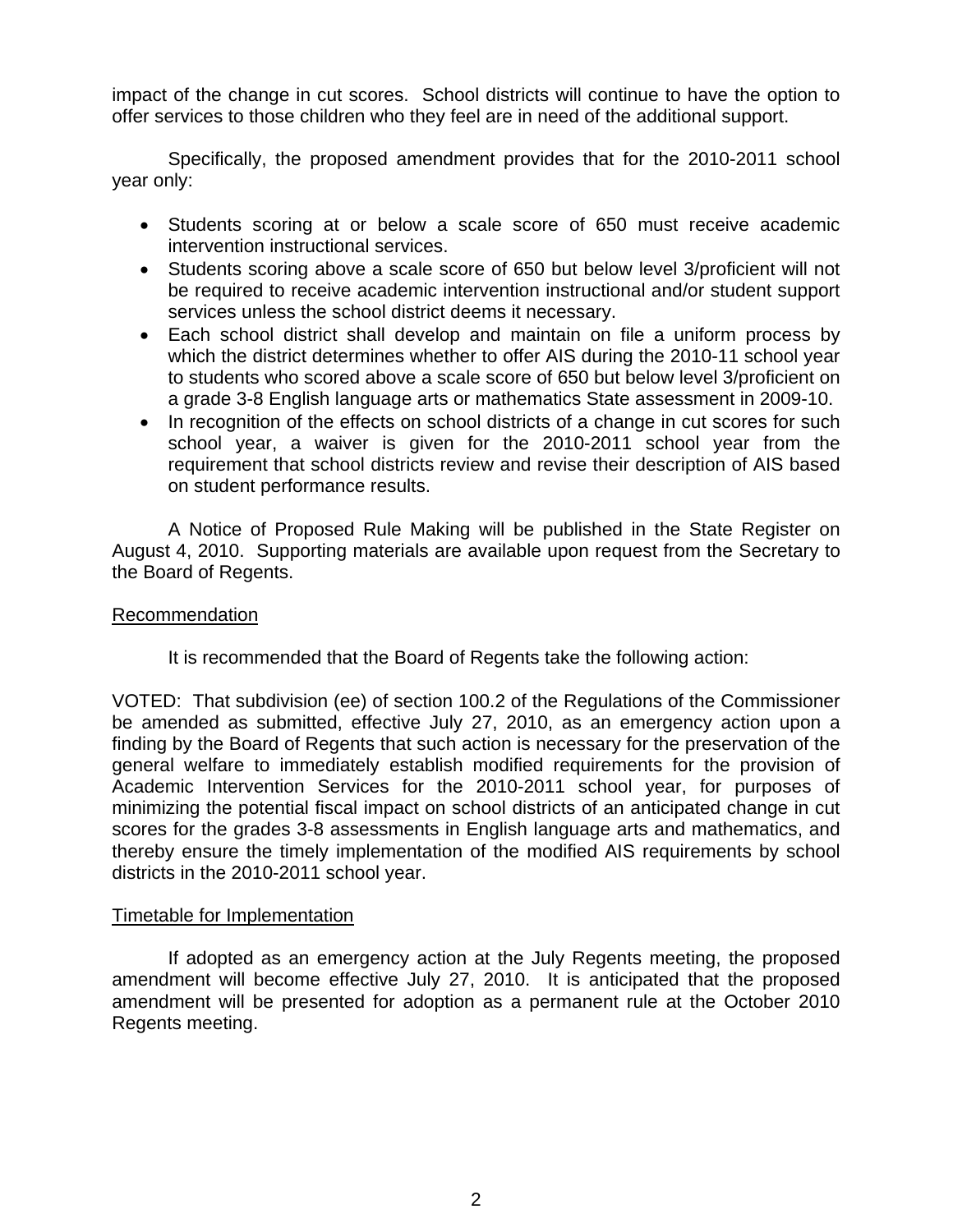PROPOSED AMENDMENT OF SECTION 100.2(ee) OF THE REGULATIONS OF THE COMMISSIONER OF EDUCATION PURSUANT TO EDUCATION LAW SECTIONS 101, 207, 305, 308, 309 AND 3204, RELATING TO ACADEMIC INTERVENTION **SERVICES** 

STATEMENT OF FACTS AND CIRCUMSTANCES WHICH NECESSITATE EMERGENCY ACTION

 The State Education Department is proposing modified requirements for the provision of Academic Intervention Services (AIS) during the 2010-2011 school year based on several factors, including: (1) the change in cut scores for the grades 3-8 assessments in English language arts and mathematics which determine student proficiency; (2) the fact that such changes will not be announced to the field until late July or early August; and (3) the fiscal impact that school districts may experience because of the increase in the number of students required to receive AIS. The proposed requirements would hold districts harmless from the expected fiscal impact of the change in cut scores. School districts will continue to have the option to offer services to those children who they feel are in need of the additional support.

 Specifically, the proposed amendment provides that for the 2010-2011 school year only:

 (1) Students scoring at or below a scale score of 650 must receive academic intervention instructional services.

 (2) Students scoring above a scale score of 650 but below level 3/proficient will not be required to receive academic intervention instructional and/or student support services unless the school district deems it necessary.

 (3) Each school district shall develop and maintain on file a uniform process by which the district determines whether to offer AIS during the 2010-11 school year to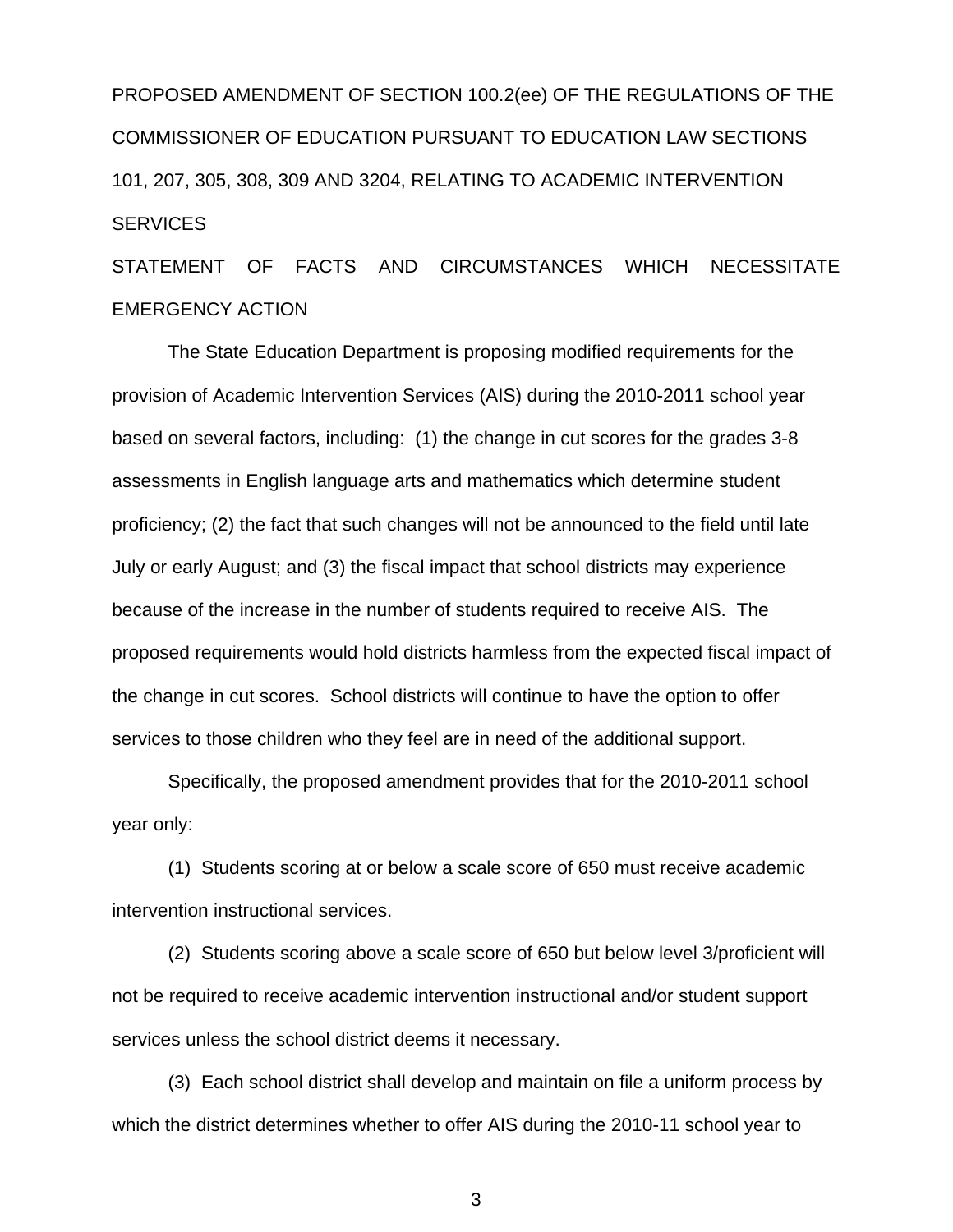students who scored above a scale score of 650 but below level 3/proficient on a grade 3-8 English language arts or mathematics State assessment in 2009-10.

 (4) In recognition of the effects on school districts of a change in cut scores for such school year, a waiver is given for the 2010-2011 school year from the requirement that school districts review and revise their description of AIS based on student performance results.

 Since the Board of Regents meets at monthly intervals, and does not meet in August, the earliest the proposed amendment could be adopted by regular action, after publication of a Notice of Proposed Rule Making and expiration of the 45-day public comment period prescribed in State Administrative Procedure Act (SAPA) section 202, would be the October 18-19, 2010 Regents meeting. Because SAPA provides that an adopted rule may not become effective until a Notice of Adoption is published in the State Register, the earliest the proposed amendment could become effective if adopted at the October Regents meeting, is November 10, 2010. However, school districts need to know now what the modified requirements for AIS will be so that they may plan and timely implement AIS for the 2010-2011 school year.

 Emergency Action is necessary for the preservation of the general welfare to immediately establish modified requirements for the provision of Academic Intervention Services for the 2010-2011 school year, for purposes of minimizing the potential fiscal impact on school districts of an anticipated change in cut scores for the grades 3-8 assessments in English language arts and mathematics, and thereby ensure the timely implementation of the modified AIS requirements by school districts in the 2010-2011 school year.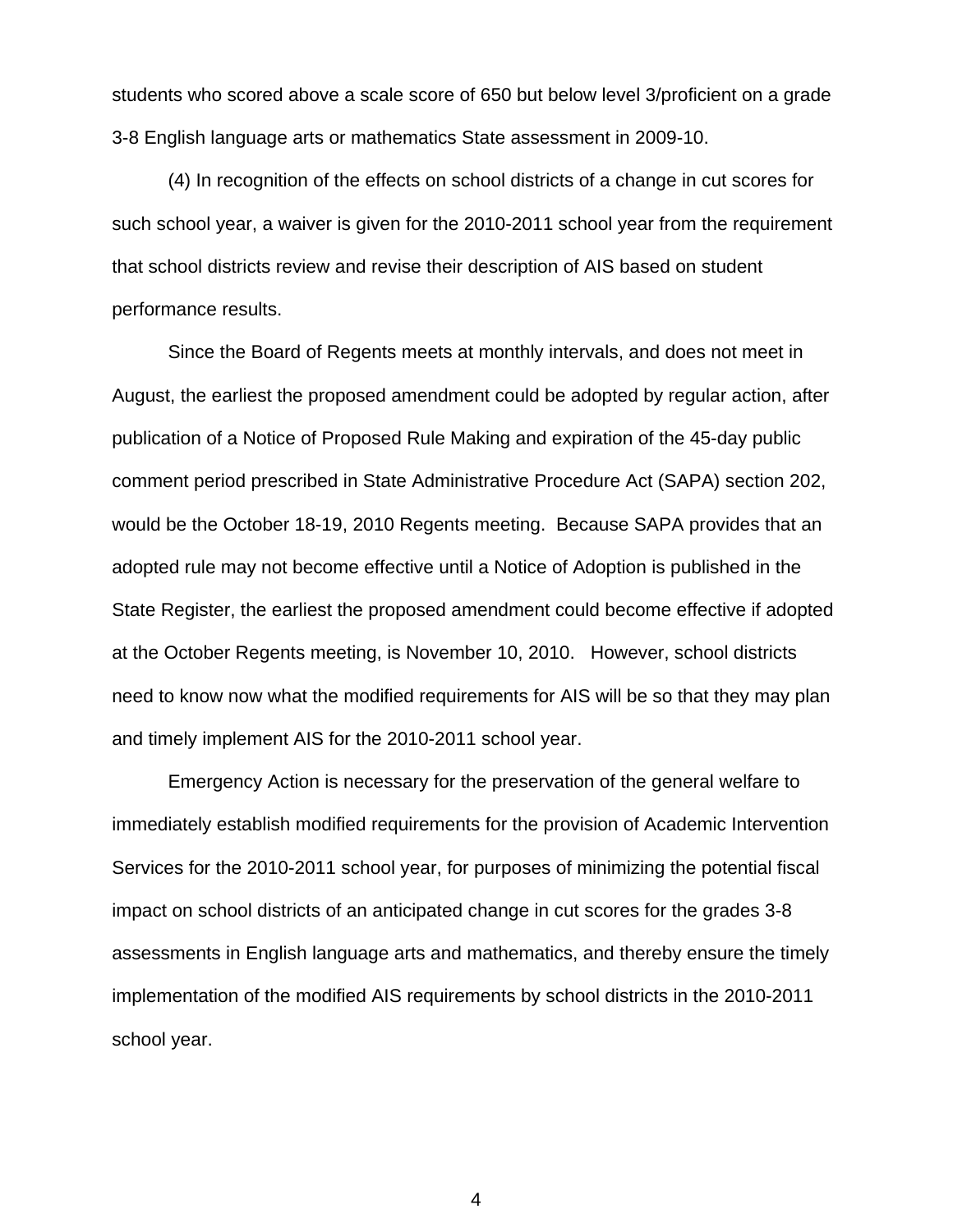#### AMENDMENT OF THE REGULATIONS OF THE COMMISSIONER OF EDUCATION

Pursuant to Education Law sections 101, 207, 305, 308, 309 and 3204

 Subdivision (ee) of section 100.2 of the Regulations of the Commissioner of Education is amended, effective July 27, 2010, as follows:

(ee) Academic intervention services.

 (1) Requirements for providing academic intervention services (AIS) in kindergarten to grade three. Schools shall provide academic intervention services to students in kindergarten to grade three when such students:

 (i) are determined, through a district-developed or district-adopted procedure that meets State criteria and is applied uniformly at each grade level, to lack reading readiness based on an appraisal of the student, including his/her knowledge of sounds and letters; or

 (ii) are determined, through a district-developed or district-adopted procedure applied uniformly at each grade level, to be at risk of not achieving the State designated performance level in English language arts and/or mathematics. This district procedure may also include diagnostic screening for vision, hearing and physical disabilities pursuant to article 19 of the Education Law, as well as screening for possible limited English proficiency or possible disability pursuant to Part 117 of this Title.

 (2) Requirements for providing academic intervention services in grade four to grade eight. Schools shall provide academic intervention services when students:

 (i) score below the State designated performance level on one or more of the State elementary assessments in English language arts, mathematics, social studies or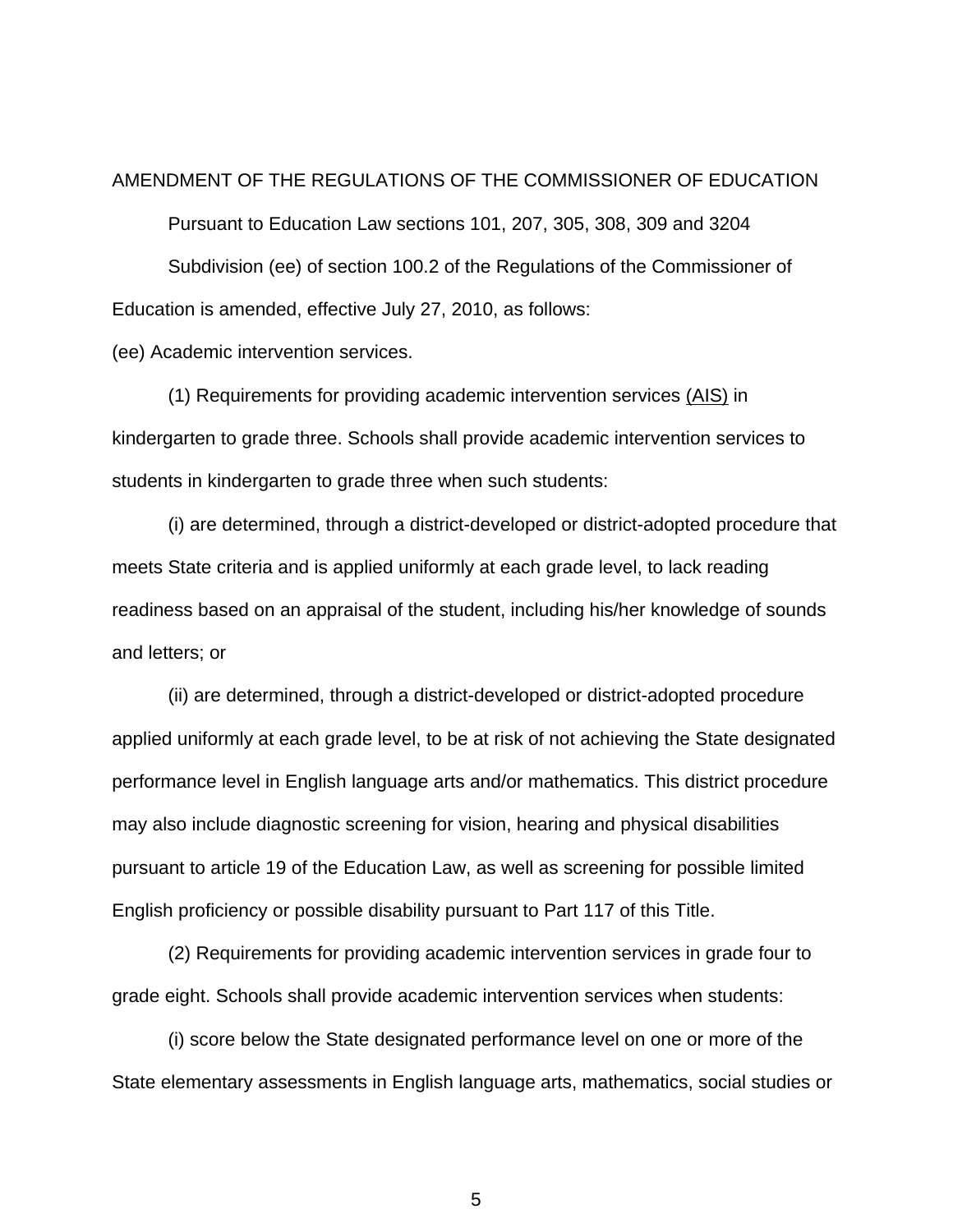science; provided that for the 2010-2011 school year only, the following shall apply for the English language arts and mathematics assessments:

(a) those students scoring at or below a scale score of 650 shall receive academic intervention instructional services; and

(b) those students scoring above a scale score of 650 but below level 3/proficient shall not be required to receive academic intervention instructional and/or student support services unless the school district, in its discretion, deems it necessary. Each school district shall develop and maintain on file a uniform process by which the district determines whether to offer AIS during the 2010-2011 school year to students who scored above a scale score of 650 but below level 3/proficient on a grade 3-8 English language arts or mathematics State assessment in 2009-2010, and shall no later than the commencement of the first day of instruction either post to its Website or distribute to parents in writing a description of such process.

 (ii) are limited English proficient (LEP) and are determined, through a districtdeveloped or district-adopted procedure uniformly applied to LEP students, to be at risk of not achieving State learning standards in English language arts, mathematics, social studies and/or science, through English or the student's native language. This district procedure may also include diagnostic screening for vision, hearing, and physical disabilities pursuant to article 19 of the Education Law, as well as screening for possible disability pursuant to Part 117 of this Title; or

 (iii) are determined, through a district-developed or district-adopted procedure uniformly applied, to be at risk of not achieving State standards in English language arts, mathematics, social studies and/or science. This district procedure may also include diagnostic screening for vision, hearing, and physical disabilities pursuant to